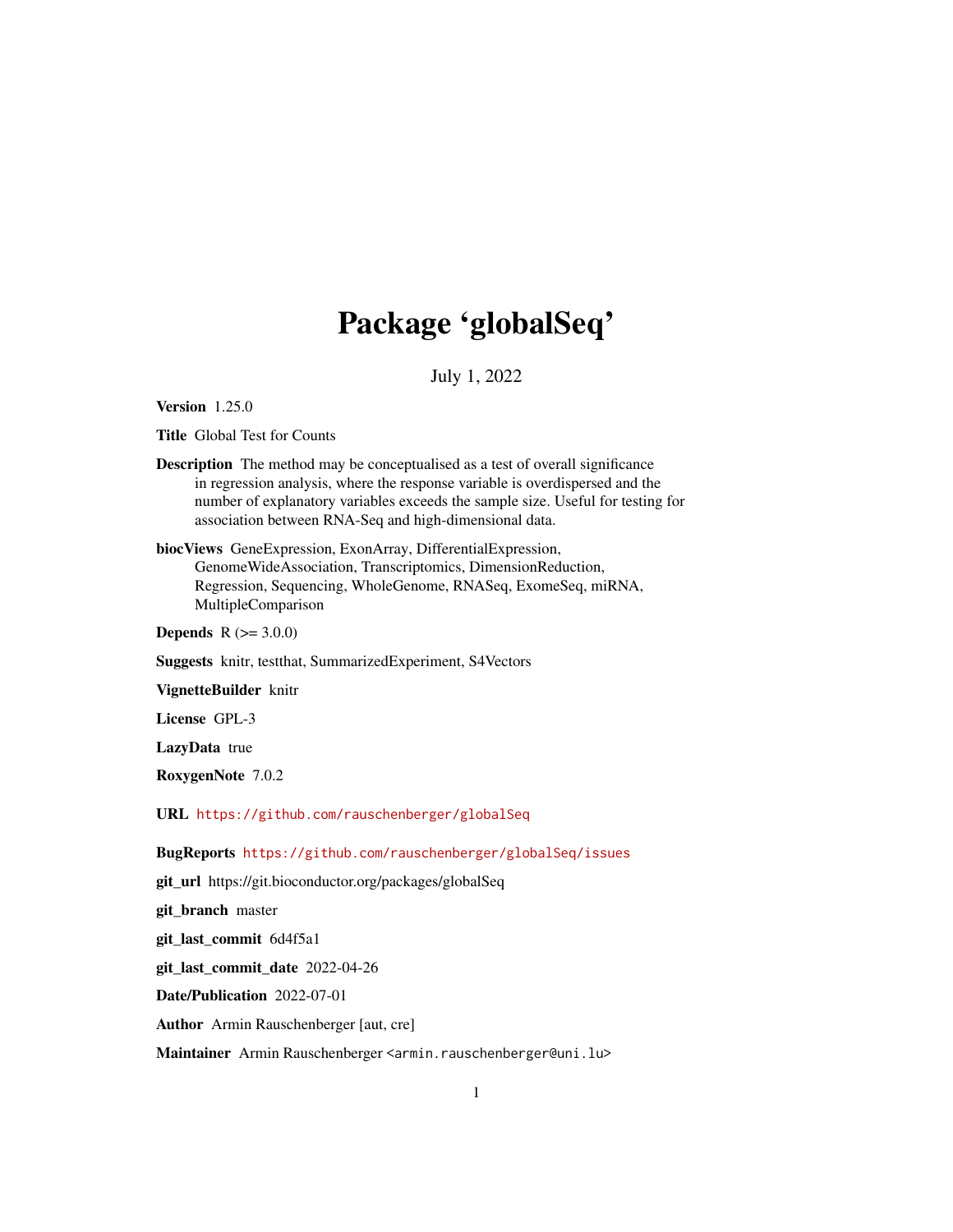## <span id="page-1-0"></span>R topics documented:

| Index |                                                                                                                  |  |
|-------|------------------------------------------------------------------------------------------------------------------|--|
|       |                                                                                                                  |  |
|       |                                                                                                                  |  |
|       |                                                                                                                  |  |
|       | globalSeq-package $\ldots \ldots \ldots \ldots \ldots \ldots \ldots \ldots \ldots \ldots \ldots \ldots \ldots 2$ |  |

globalSeq-package *Negative binomial global test*

#### <span id="page-1-1"></span>Description

Testing for association between RNA-Seq and other genomic data is challenging due to high variability of the former and high dimensionality of the latter.

Using the negative binomial distribution and a random effects model, we developed an omnibus test that overcomes both difficulties. It may be conceptualised as a test of overall significance in regression analysis, where the response variable is overdispersed and the number of explanatory variables exceeds the sample size.

The proposed method can detect genetic and epigenetic alterations that affect gene expression. It can examine complex regulatory mechanisms of gene expression.

#### Getting started

[omnibus](#page-4-1) tests entire covariate sets [proprius](#page-5-1) shows individual contributions [cursus](#page-2-1) analyses the whole genome

The following command opens the vignette: utils::vignette("globalSeq")

#### More information

A Rauschenberger, MA Jonker, MA van de Wiel, and RX Menezes (2016). "Testing for association between RNA-Seq and high-dimensional data", *BMC Bioinformatics*. 17:118. [html](http://dx.doi.org/10.1186/s12859-016-0961-5) [pdf](http://www.biomedcentral.com/content/pdf/s12859-016-0961-5.pdf) (open access)

<a.rauschenberger@vumc.nl>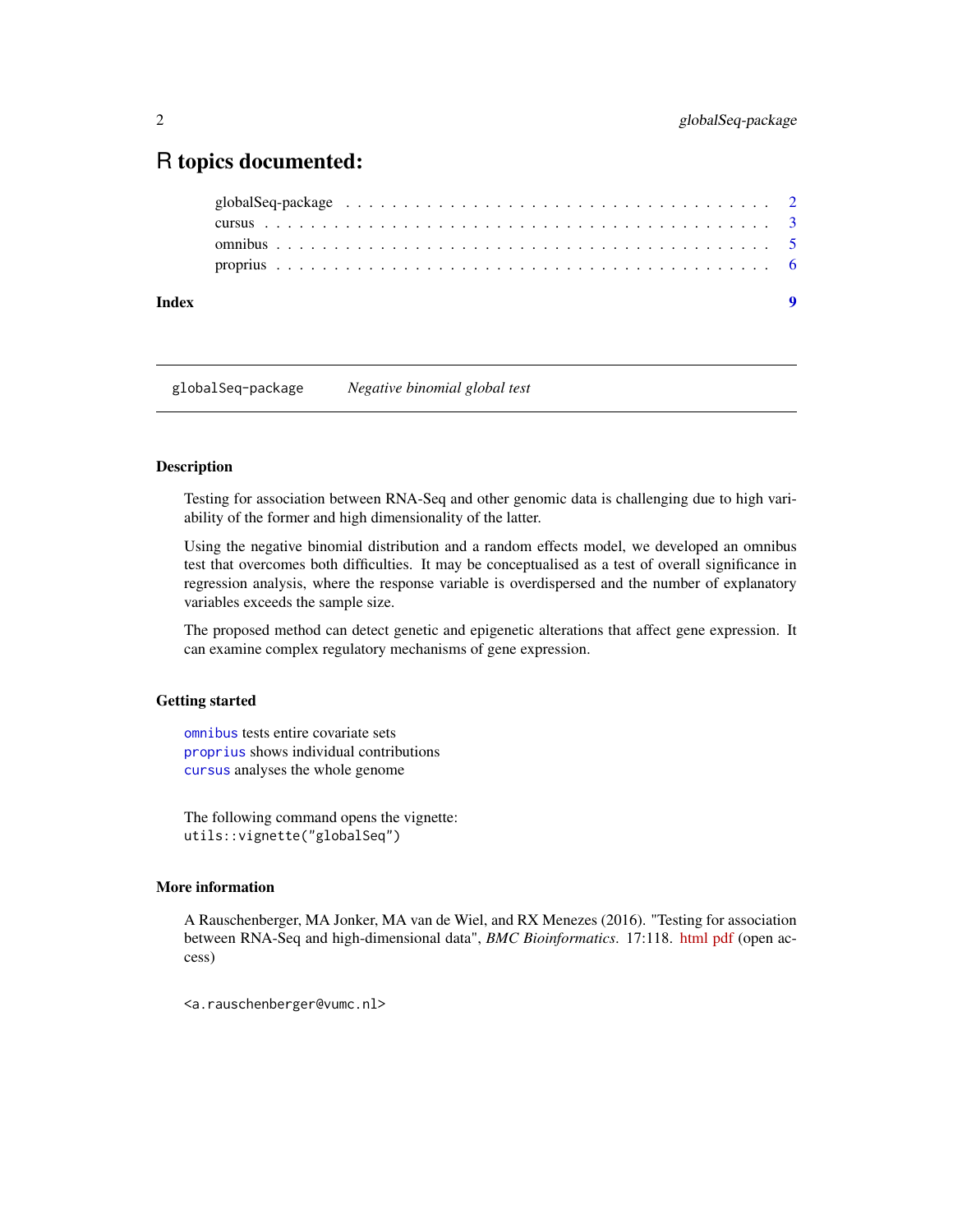<span id="page-2-1"></span><span id="page-2-0"></span>

#### Description

This function tests for associations between gene expression or exon abundance (Y) and genetic or epigenetic alterations (X). Using the locations of genes (Yloc), and the locations of genetic or epigenetic alterations (Xloc), the expression of each gene is tested for associations with alterations on the same chromosome that are closer to the gene than a given distance (window).

#### Usage

```
cursus(Y, Yloc, X, Xloc, window,
        Ychr = NULL, Xchr = NULL,
        offset = NULL, group = NULL,
        perm = 1000, nodes = 2,
        phi = NULL, kind = 0.01)
```
#### Arguments

| Y      | <b>RNA-Seq data:</b> numeric matrix with q rows (genes) and n columns (samples);<br>or a SummarizedExperiment object                   |
|--------|----------------------------------------------------------------------------------------------------------------------------------------|
| Yloc   | location RNA-Seq: numeric vector of length q (point location); numeric matrix<br>with q rows and two columns (start and end locations) |
| X      | <b>genomic profile:</b> numeric matrix with p rows (covariates) and n columns (sam-<br>ples)                                           |
| Xloc   | location covariates: numeric vector of length p                                                                                        |
| window | maximum distance: non-negative real number                                                                                             |
| Ychr   | chromosome RNA-Seq: factor of length q                                                                                                 |
| Xchr   | chromosome covariates: factor of length p                                                                                              |
| offset | numeric vector of length n                                                                                                             |
| group  | confounding variable: factor of length n                                                                                               |
| perm   | number of iterations: positive integer                                                                                                 |
| nodes  | number of cluster nodes for parallel computation                                                                                       |
| phi    | dispersion parameters: vector of length q                                                                                              |
| kind   | computation: number between 0 and 1                                                                                                    |
|        |                                                                                                                                        |

#### Details

Note that Yloc, Xloc and window must be given in the same unit, usually in base pairs. If Yloc indicates interval locations, and window is zero, then only covariates between the start and end location of the gene are of interest. Typically window is larger than one million base pairs.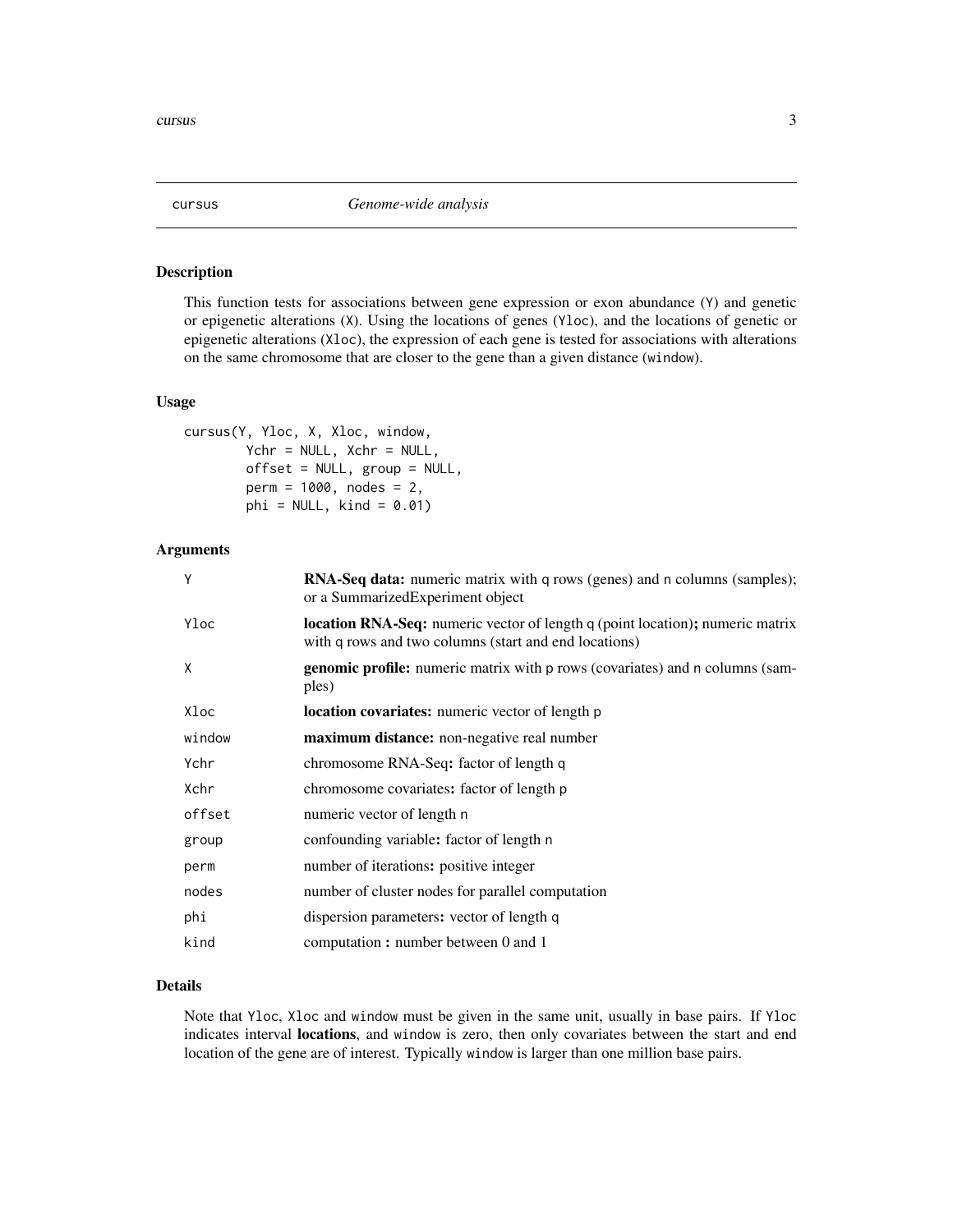<span id="page-3-0"></span>If Y and X include data from a single chromosome, Ychr and Xchr are redundant. If Y or X include data from **multiple chromosomes**, Ychr and Xchr should be specified in order to prevent confusion between chromosomes.

For the simultaneous analysis of **multiple genomic profiles** X should be a list of numeric matrices with n columns (samples), Xloc a list of numeric vectors, and window a list of non-negative real numbers. If provided, Xchr should be alist of of numeric vectors.

The offset is meant to account for different libary sizes. By default the offset is calculated based on Y. Different library sizes can be ignored by setting the offset to rep(1,n).

The user can provide the **confounding** variable group. Note that each level of group must appear at least twice in order to allow stratified permutations.

Efficient alternatives to classical **permutation** (kind=1) are the method of control variates (kind=0) and permutation in chunks  $(0 \lt kind \lt 1)$  [details.](#page-0-0)

#### Value

The function returns a dataframe, with the p-values in the first row and the test statistics in the second row.

#### References

A Rauschenberger, MA Jonker, MA van de Wiel, and RX Menezes (2016). "Testing for association between RNA-Seq and high-dimensional data", *BMC Bioinformatics*. 17:118. [html](http://dx.doi.org/10.1186/s12859-016-0961-5) [pdf](http://www.biomedcentral.com/content/pdf/s12859-016-0961-5.pdf) (open access)

RX Menezes, M Boetzer, M Sieswerda, GJB van Ommen, and JM Boer (2009). "Integrated analysis of DNA copy number and gene expression microarray data using gene sets", *BMC Bioinformatics*. 10:203. [html](http://dx.doi.org/10.1186/1471-2105-10-203) [pdf](http://www.biomedcentral.com/content/pdf/1471-2105-10-203.pdf) (open access)

#### See Also

The function [omnibus](#page-4-1) tests for associations between an overdispersed response variable and a highdimensional covariate set. The function [proprius](#page-5-1) calculates the contributions of individual samples or covariates to the test statistic. All other function of the R package [globalSeq](#page-1-1) are [internal](#page-0-0).

#### Examples

```
# simulate high-dimensional data
n \le -30; q \le -10; p \le -100Y <- matrix(rnbinom(q*n,mu=10,
    size=1/0.25),nrow=q,ncol=n)
X <- matrix(rnorm(p*n),nrow=p,ncol=n)
Yloc <- seq(0,1,length.out=q)
Xloc <- seq(0,1,length.out=p)
window <- 1
```
# hypothesis testing cursus(Y,Yloc,X,Xloc,window)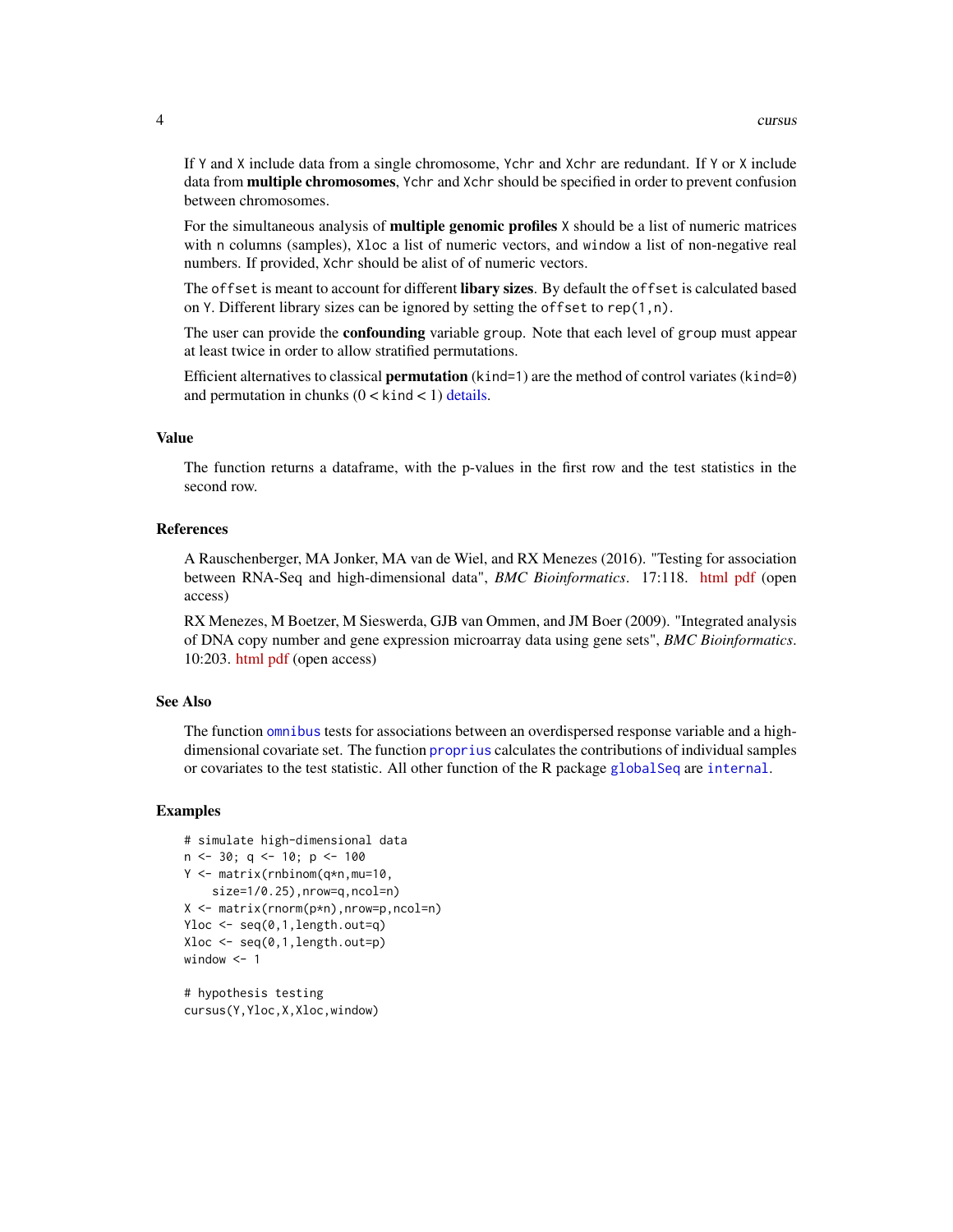<span id="page-4-1"></span><span id="page-4-0"></span>

#### Description

Test of association between a count response and one or more covariate sets. This test may be conceptualised as a test of overall significance in regression analysis, where the response variable is overdispersed, and where the number of explanatory variables (p) exceeds the sample size (n). The negative binomial distribution accounts for overdispersion and a random effect model accounts for high dimensionality (p»n).

#### Usage

 $omnibus(y, X, offset = NULL, group = NULL,$  $mu = NULL, phi = NULL,$ perm = 1000, kind = 1)

#### Arguments

| y      | <b>response variable:</b> numeric vector of length n                                                                                                                              |
|--------|-----------------------------------------------------------------------------------------------------------------------------------------------------------------------------------|
| X      | <b>one covariate set:</b> numeric matrix with n rows (samples) and p columns (co-<br>variates);<br><b>multiple covariate sets:</b> list of numeric matrices with n rows (samples) |
| offset | numeric vector of length n                                                                                                                                                        |
| group  | confounding variable: factor of length n                                                                                                                                          |
| mu     | mean parameters: numeric vector of length 1 or n                                                                                                                                  |
| phi    | dispersion parameter: non-negative real number                                                                                                                                    |
| perm   | number of iterations: positive integer                                                                                                                                            |
| kind   | computation: number between 0 and 1                                                                                                                                               |

#### Details

The user can provide a common mu for all samples or sample-specific mu, and a common phi. Setting phi equal to zero is equivalent to using the Poisson model. If mu is missing, then mu is estimated from y. If phi is missing, then mu and phi are estimated from y. The offset is only taken into account for estimating mu or phi. By default the offset is rep(1,n).

The user can provide the **confounding** variable group. Note that each level of group must appear at least twice in order to allow stratified permutations.

Efficient alternatives to classical **permutation** (kind=1) are the method of control variates (kind=0) and permutation in chunks  $(0 \lt kind \lt 1)$  [details.](#page-0-0)

#### Value

The function returns a dataframe, with the p-value in the first column, and the test statistic in the second column.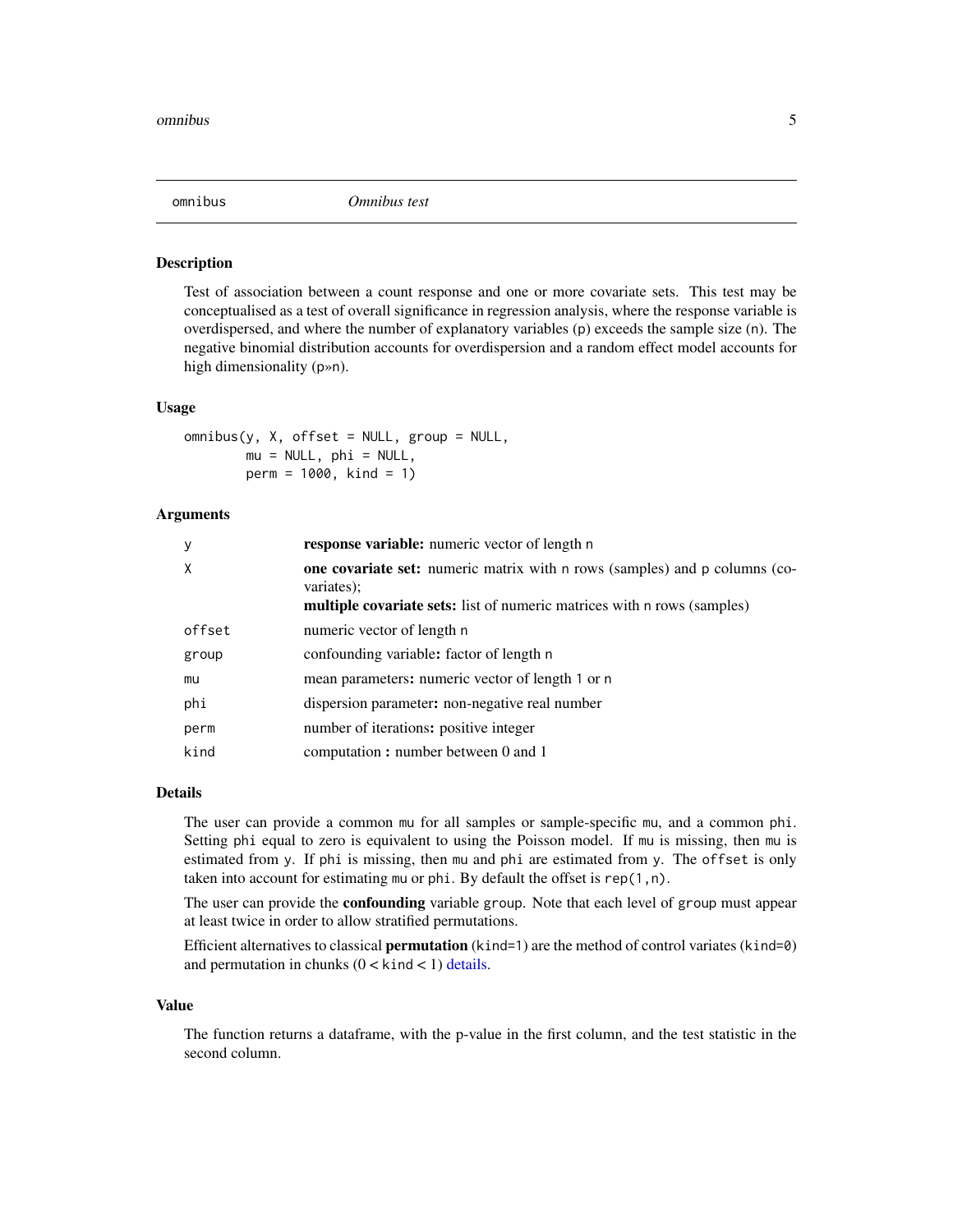#### <span id="page-5-0"></span>References

A Rauschenberger, MA Jonker, MA van de Wiel, and RX Menezes (2016). "Testing for association between RNA-Seq and high-dimensional data", *BMC Bioinformatics*. 17:118. [html](http://dx.doi.org/10.1186/s12859-016-0961-5) [pdf](http://www.biomedcentral.com/content/pdf/s12859-016-0961-5.pdf) (open access)

RX Menezes, L Mohammadi, JJ Goeman, and JM Boer (2016). "Analysing multiple types of molecular profiles simultaneously: connecting the needles in the haystack", *BMC Bioinformatics*. 17:77. [html](http://dx.doi.org/10.1186/s12859-016-0926-8) [pdf](http://www.biomedcentral.com/content/pdf/s12859-016-0926-8.pdf) (open access)

S le Cessie, and HC van Houwelingen (1995). "Testing the fit of a regression model via score tests in random effects models", *Biometrics*. 51:600-614. [html](http://dx.doi.org/10.2307/2532948) [pdf](http://www.jstor.org/stable/pdf/2532948.pdf?acceptTC=true) (restricted access)

#### See Also

The function [proprius](#page-5-1) calculates the contributions of individual samples or covariates to the test statistic. The function [cursus](#page-2-1) tests for association between RNA-Seq and local genetic or epigenetic alternations across the whole genome. All other functions of the R package [globalSeq](#page-1-1) are [internal](#page-0-0).

#### Examples

# simulate high-dimensional data n <- 30; p <- 100  $y \le -$  rnbinom(n,mu=10,size=1/0.25) X <- matrix(rnorm(n\*p),nrow=n,ncol=p) # hypothesis testing

<span id="page-5-1"></span>

omnibus(y,X)

proprius *Decomposition*

#### Description

Even though the function [omnibus](#page-4-1) tests a single hypothesis on a whole covariate set, this function allows to calculate the individual contributions of n samples or p covariates to the test statistic.

#### Usage

```
proprius(y, X, type, offset = NULL, group = NULL,mu = NULL, phi = NULL,
       alpha = NULL, perm = 1000, plot = TRUE)
```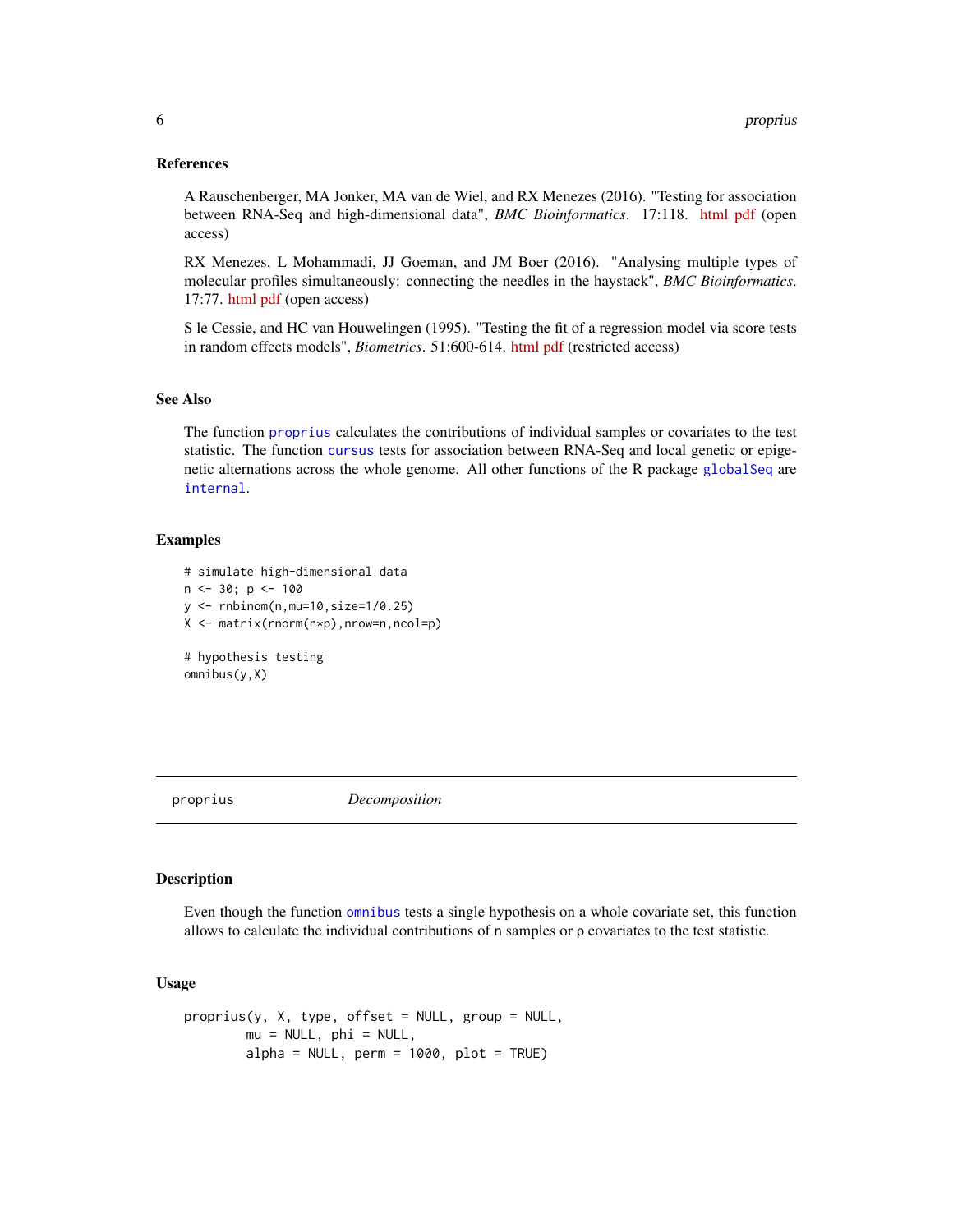#### <span id="page-6-0"></span>proprius that the contract of the contract of the contract of the contract of the contract of the contract of the contract of the contract of the contract of the contract of the contract of the contract of the contract of

#### Arguments

| y      | <b>response variable:</b> numeric vector of length n                                  |
|--------|---------------------------------------------------------------------------------------|
| X      | <b>covariate set:</b> numeric matrix with n rows (samples) and p columns (covariates) |
| type   | character 'covariates' or 'samples'                                                   |
| offset | numeric vector of length n                                                            |
| group  | confounding variable: factor of length n                                              |
| mu     | mean parameters: numeric vector of length 1 or n                                      |
| phi    | dispersion parameter: non-negative real number                                        |
| alpha  | significance level: real number between 0 and 1                                       |
| perm   | number of iterations: positive integer                                                |
| plot   | plot of results: logical                                                              |

#### Details

The user can provide a common mu for all samples or sample-specific mu, and a common phi. Setting phi equal to zero is equivalent to using the Poisson model. If mu is missing, then mu is estimated from y. If phi is missing, then mu and phi are estimated from y. The offset is only taken into account for estimating mu or phi.

The user can provide the confounding variable group. Note that each level of group must appear at least twice in order to allow stratified permutations.

#### Value

If alpha=NULL, then the function returns a numeric vector, and else a list of numeric vectors.

#### References

A Rauschenberger, MA Jonker, MA van de Wiel, and RX Menezes (2016). "Testing for association between RNA-Seq and high-dimensional data", *BMC Bioinformatics*. 17:118. [html](http://dx.doi.org/10.1186/s12859-016-0961-5) [pdf](http://www.biomedcentral.com/content/pdf/s12859-016-0961-5.pdf) (open access)

JJ Goeman, SA van de Geer, F de Kort, and HC van Houwelingen (2004). "A global test for groups of genes: testing association with a clinical outcome", *Bioinformatics*. 20:93-99. [html](http://dx.doi.org/10.1093/bioinformatics/btg382) [pdf](http://bioinformatics.oxfordjournals.org/content/20/1/93.full.pdf) (open access)

#### See Also

The function [omnibus](#page-4-1) tests for associations between an overdispersed response variable and a highdimensional covariate set. The function [cursus](#page-2-1) tests for association between RNA-Seq and local genetic or epigenetic alternations across the whole genome. All other functions of the R package [globalSeq](#page-1-1) are [internal](#page-0-0).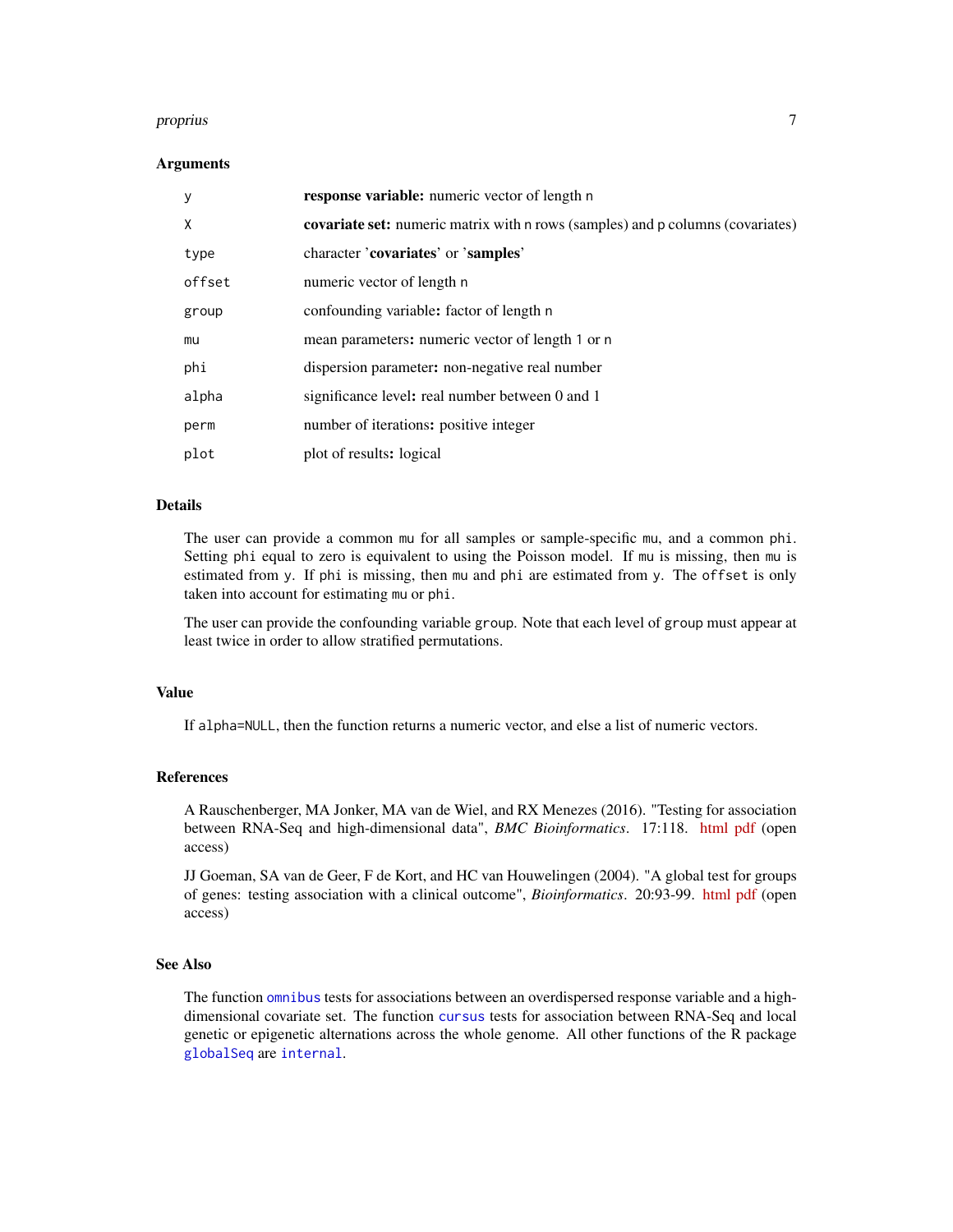8 proprius and the contract of the contract of the contract of the contract of the contract of the contract of the contract of the contract of the contract of the contract of the contract of the contract of the contract of

### Examples

# simulate high-dimensional data n <- 30; p <- 100 y <- rnbinom(n,mu=10,size=1/0.25) X <- matrix(rnorm(n\*p),nrow=n,ncol=p)

# decomposition proprius(y,X,type="samples") proprius(y,X,type="covariates")